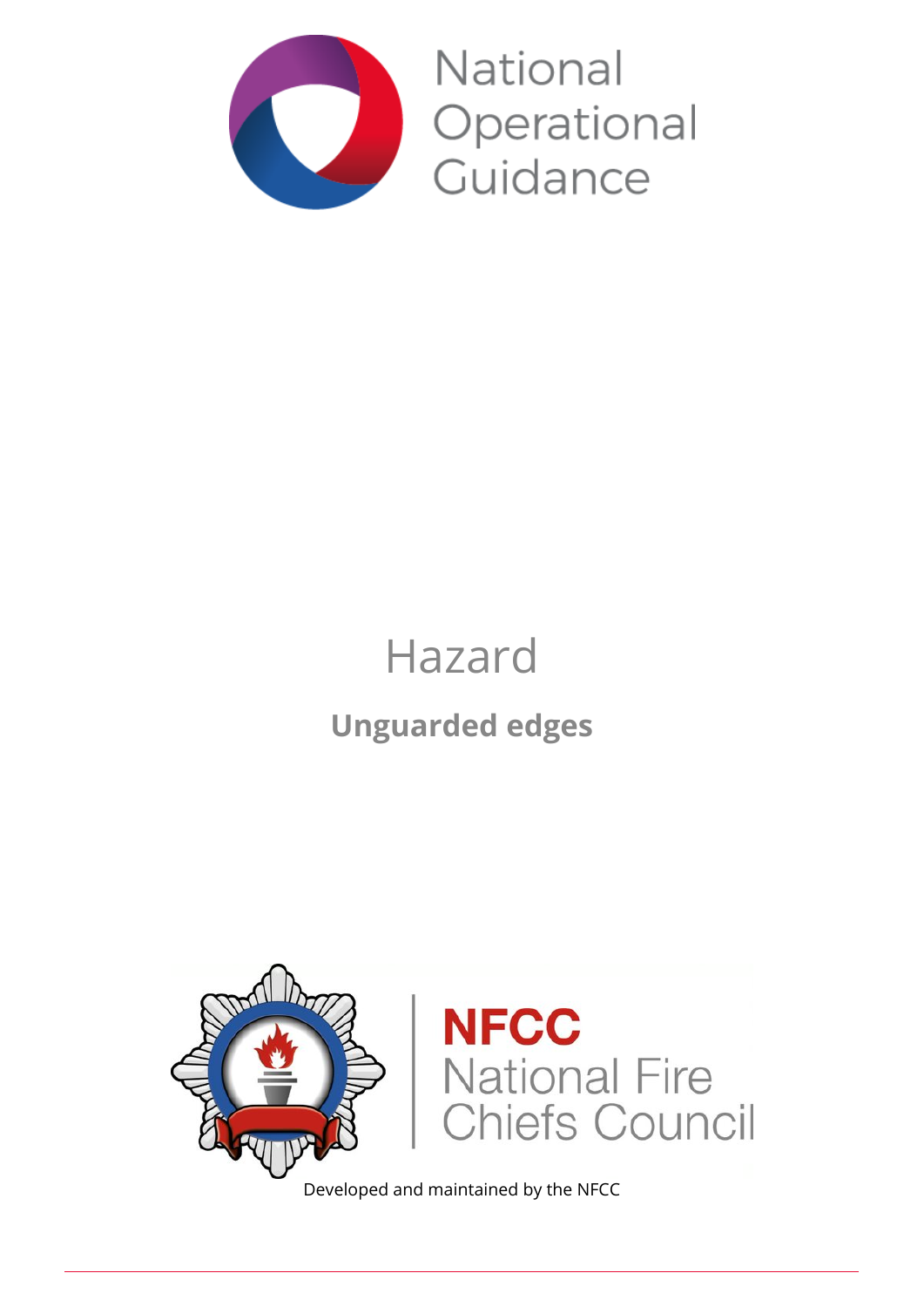



## **Contents**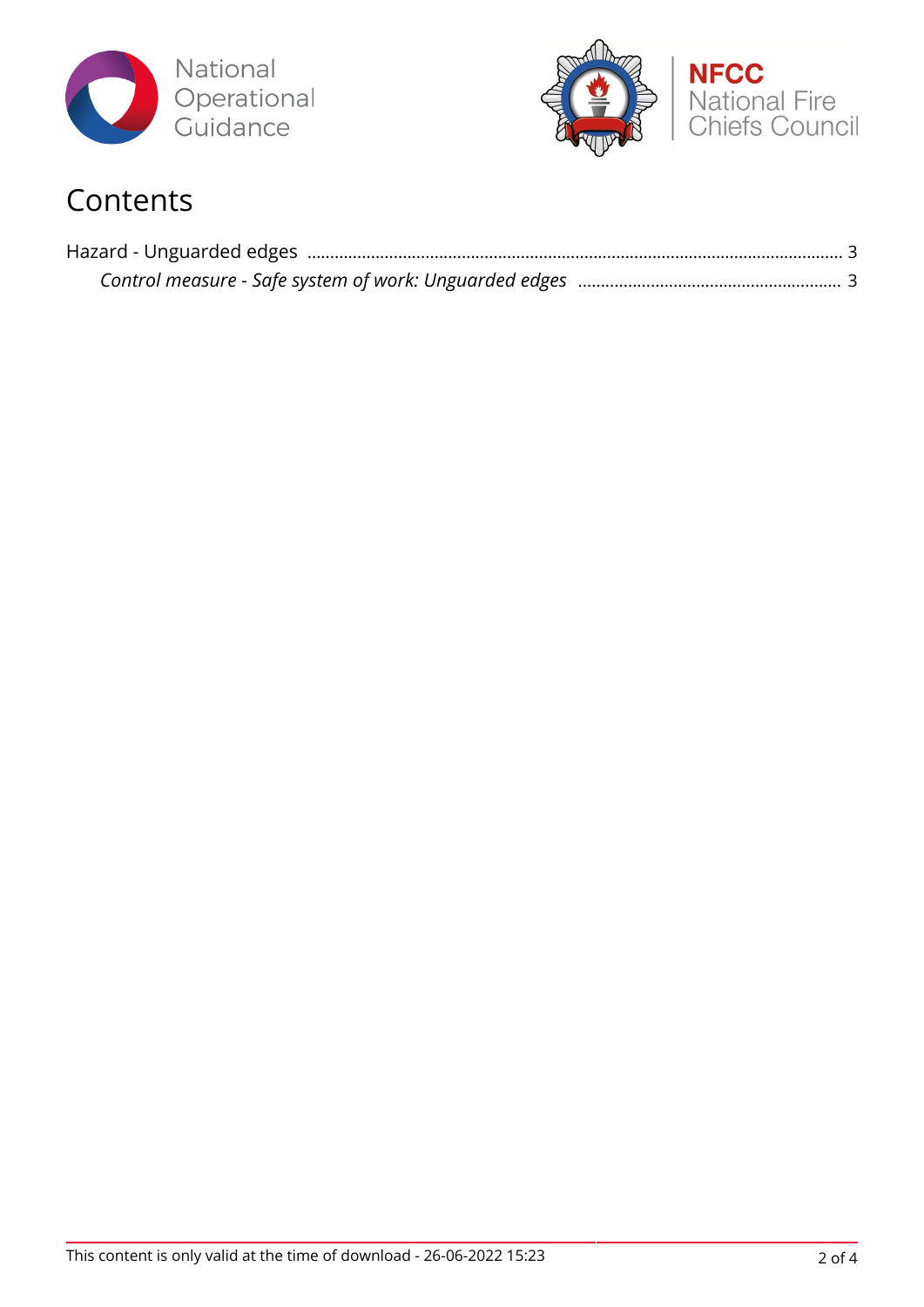





## Hazard - Unguarded edges

#### **Knowledge and understanding**

**Hazard Learning outcome**

Unguarded edges Understand all associated hazard knowledge



Control measure - Safe system of work: Unguarded edges

#### **TRAINING SPECIFICATION**

#### **Knowledge and understanding**

| <b>Control measure element</b>          | <b>Learning outcome</b>                                                                                                                                                                                                                                                                                                                                                                                                                   |
|-----------------------------------------|-------------------------------------------------------------------------------------------------------------------------------------------------------------------------------------------------------------------------------------------------------------------------------------------------------------------------------------------------------------------------------------------------------------------------------------------|
| Safe system of work: Unguarded<br>edges | Understand:<br>• The need for all personnel to identify and<br>communicate the hazards they encounter<br>. What signs may be found where there are unguarded<br>edges<br>• The benefits of barriers and cordons when working<br>near unguarded edges<br>• The benefits of collective and personal fall protection<br>when working near unguarded edges<br>• The potential conflict of control measures and PPE in<br>complex environments |

#### **Practical application**